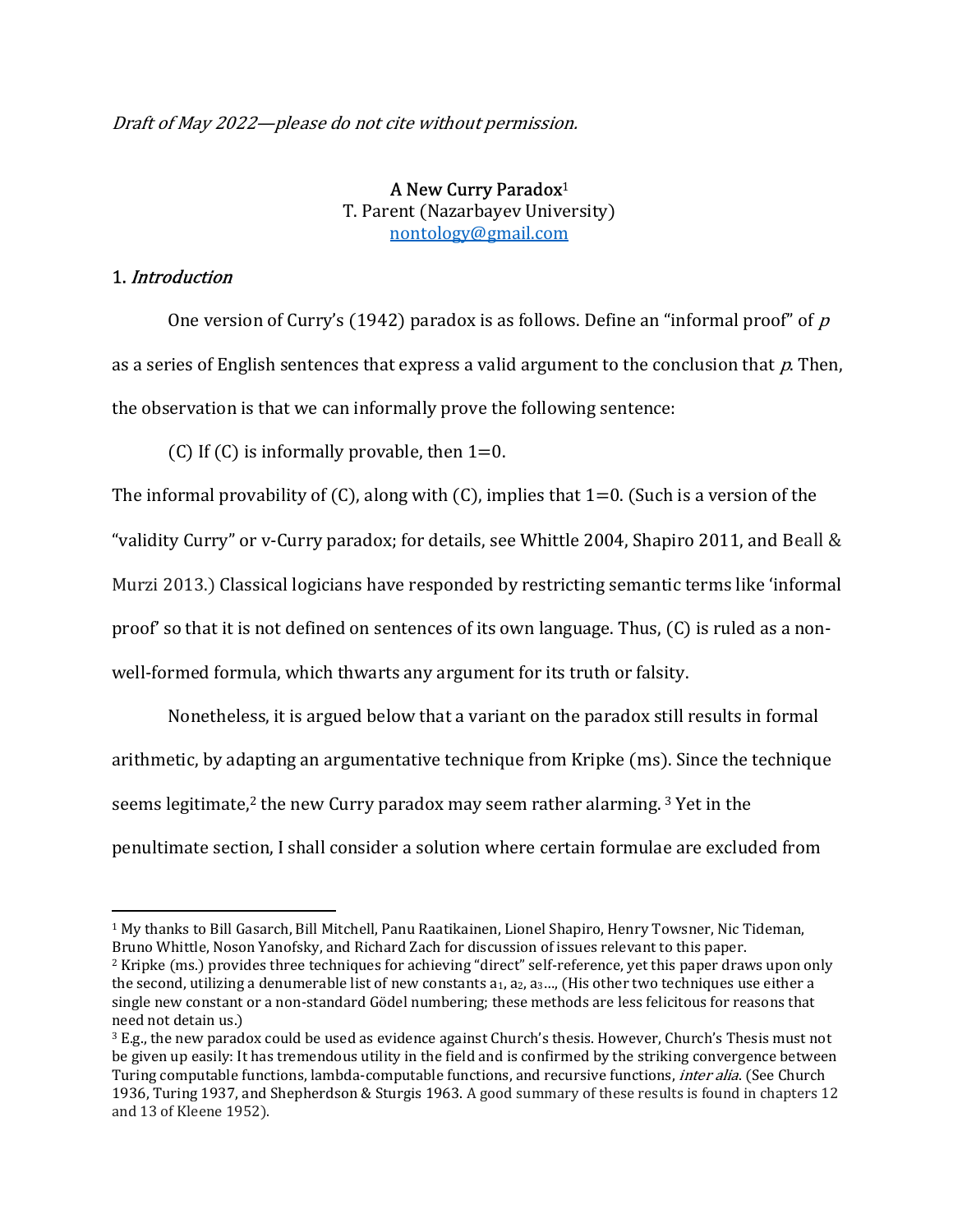the scope of the Fixed-Point Lemma. Even so, this is ultimately seen as costly; such a "solution" effectively concedes that the Lemma without such restrictions is false. (This would upset many important proofs in the field, including the standard proofs of Gödel's incompleteness theorems.<sup>4</sup>) The resolution of the paradox is thus left as an open question.

## 2. An Informal Argument

 It is worth approaching the issue informally first, so to better grasp the situation within formal arithmetic. The informal version still employs an unrestricted semantic notion of an "informal proof;" hence, it is not entirely akin to the later argument (which will use only a formal notion of proof). But since the reasoning is similar in some key respects, it will be useful to consider the informal argument as preparatory.<sup>5</sup>

Consider, then, the following statement:

(Mu) Haskell is an informal proof that (Mu) entails '1=0'.<sup>6</sup>

The name 'Haskell' in (Mu) has a denotation, but for the moment, we shall hold off on specifying what it is. For it is important that, regardless of what 'Haskell' denotes, we can give an informal proof that  $(Mu)$  entails  $1=0'$ .

Thus, assume provisionally that (Mu) is true. Then, given what (Mu) says, it follows that Haskell is an informal proof that  $(Mu)$  entails '1=0'. But the existence of such a proof

<sup>4</sup> Gödel himself invokes not the Fixed-Point Lemma itself, but only one instance of the Lemma; see Gödel (1931), pp. 188-189. Carnap (1934) seems to be the first to argue for the Lemma in its full generality. See Gaifman (2006) for an excellent analysis and discussion of the Lemma.

<sup>5</sup> A similar informal proof version of the Curry paradox is also discussed in Priest (1979; 2006). But unlike in Priest, the aim here is not to suggest the informal proof demonstrates something significant about formal arithmetic. Rather, the informal proof is merely preparatory for a version which focused exclusively on *formal* proof. And it is only the later version that is claimed to show something important for metamathematics.  $6$  A version of the pathology which is more clearly related to  $(C)$ , above, would be:

<sup>(</sup>Mu<sup>\*</sup>) If Haskell<sup>\*</sup> is an informal proof of (Mu<sup>\*</sup>), then  $1=0$ .

However, (Mu) is a bit simpler and parallels more closely the version in formal arithmetic, presented later.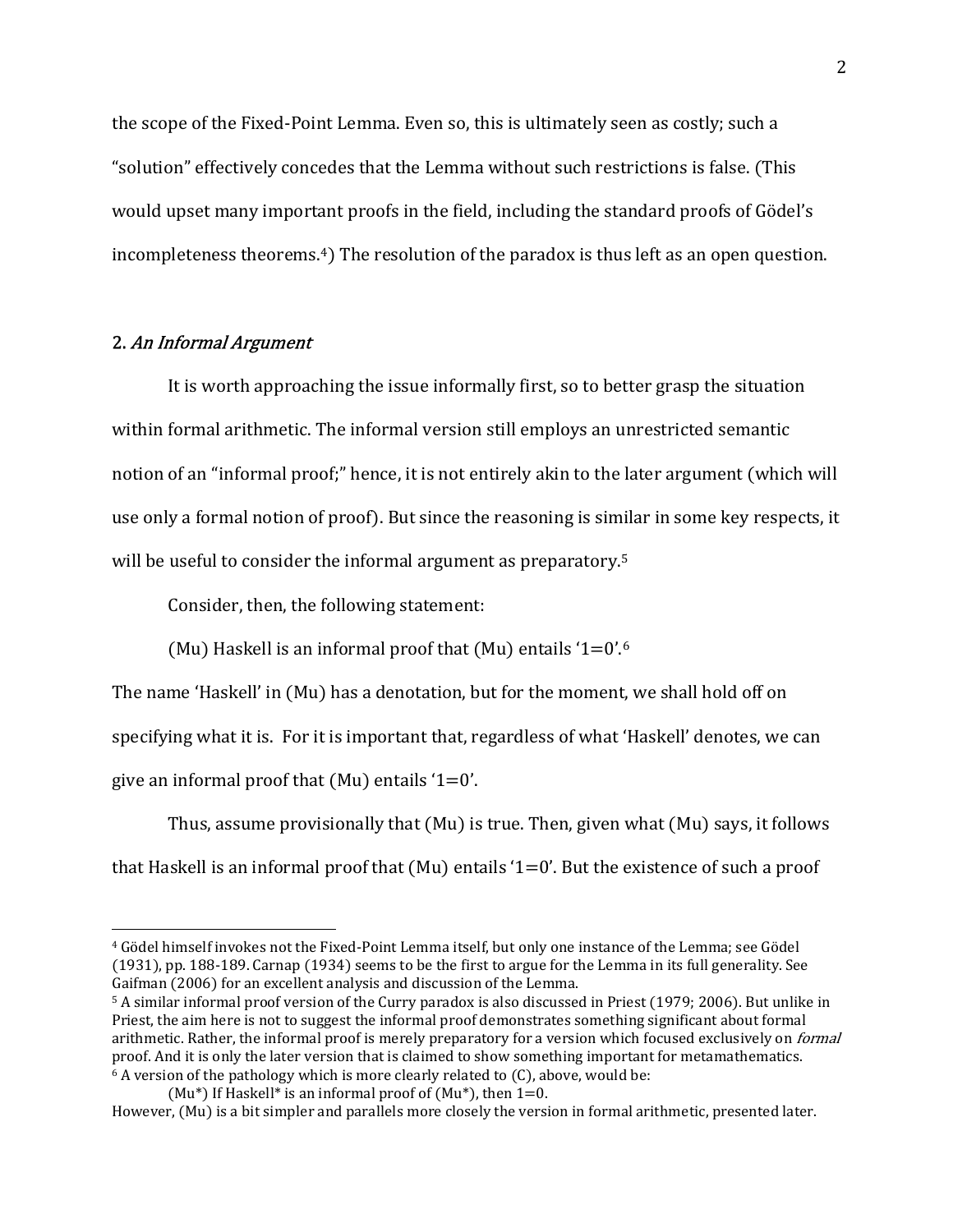means that  $1=0$  follows from our provisional assumption. So given the truth of (Mu), the truth of '1=0' follows, as desired.

Note that this argument does not make any assumptions about what 'Haskell' denotes. It does not even assume that it denotes a proof. (Mu) claims that Haskell is a certain type of informal proof, but the truth of (Mu) was not assumed either (except provisionally) when arguing that (Mu) entails  $1=0'$ .

 However, we may now reveal that 'Haskell' names the forgoing informal proof that (Mu) entails  $1=0'$ . We are then able to show that (Mu) is both true and false. Observe first that the falsity of (Mu) follows directly from the fact that there is some informal proof that (Mu) entails '1=0'. Even so, Haskell is *ex hypothesi* an informal proof that (Mu) entails '1=0'—and that is precisely what (Mu) claims. So (Mu) is also true. Contradiction.

 Again, the classical logician is well-served here by restricting semantic notions like "informal proof" and "entailment." But it turns out that such notions are not necessary to recreate the Mu-paradox, as we shall now illustrate.

#### 3. A Metamathematical Argument

## 3.1 Exposition of Q

The following remarks shall concern a version of Q (Robinson's 1950 arithmetic). Terms of the system can be defined recursively as follows:<sup>7</sup>

1. '0' is a term.

<sup>7</sup> Below, I often gloss the distinction between use and mention. Quine's (1951) corner quotes could be used to distinguish an expression from what it represents, e.g.,  $\frac{r}{\Delta}$  vs. n'. (Some other notation for Gödel numbers would then be required.) But to avoid clutter, I instead rely on context to disambiguate.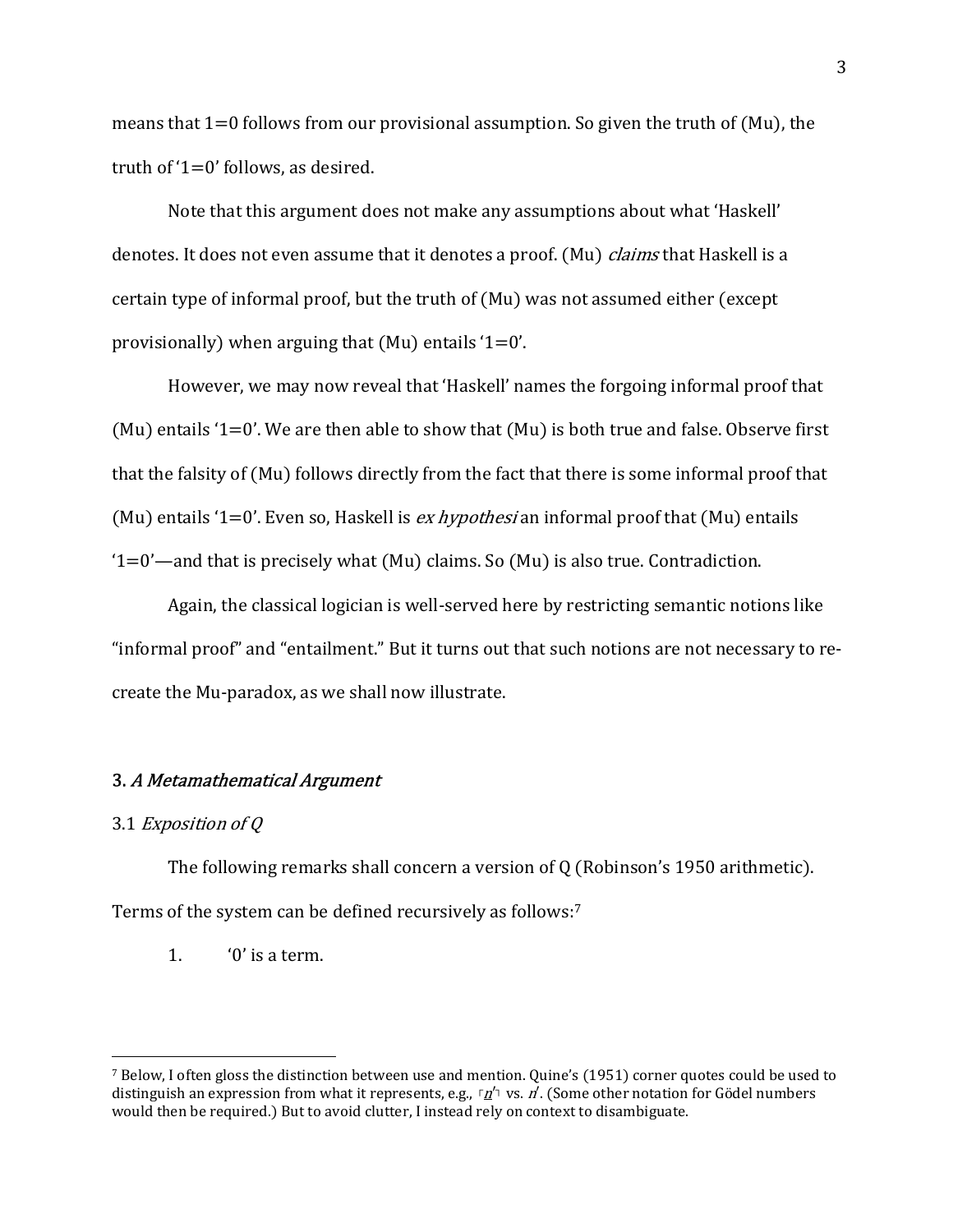- 2. If  $\tau$  is a term, then so is  $\tau'$ . ('0' followed by zero or more occurrences of ''' are the numerals.)
- 3. If <u>n</u> is the numeral for n, then  $v_n$  is a term. (These are the variables.)
- 4. If  $\tau_1$  and  $\tau_2$  are terms, then so is  $+(\tau_1, \tau_2)$  and  $\times(\tau_1, \tau_2)$ .
- 5. Nothing else is a term.

A term is open if it contains a free variable; otherwise, it is a closed term. Assume that '0',  $'$ ,  $'$  and  $'$  are their standard interpretations, whereas variables have their denotation relative to a variable-assignment (understood as a selection of a sequence of objects, such that the *n*th member of the sequence is the denotation of the *n*th variable).

The well-formed formulae (wff) can be defined by recursion thusly:

- 6. If  $\tau_1$  and  $\tau_2$  are terms, then  $\tau_1 = \tau_2$  is a wff.
- 7. If  $\phi$  is a wff, then so is  $\sim \phi$ .
- 8. If  $\phi$  and  $\psi$  are wff, then so is  $(\phi \supset \psi)$ .
- 9. If  $\phi$  is a wff, then so is  $\exists v_n \phi$ .
- 10. Nothing else is a wff.

Assume that '=', ' $\sim'$ , ' $\supset'$ ', and '∃' have their standard interpretations. For convenience, however, Arabic numerals shall be used and I also revert to using 'x', 'y', etc. as variables.

 The system includes all tautologies among the logical axioms, plus the standard axiomatic analysis of  $\prime =$ , as per the Law of Universal Identity and the Indiscernability of Identicals:

- $(U=)$   $X=X$
- $(I=)$   $(\tau_1 = \tau_2 \supset (\phi[x/\tau_1] \supset \phi[x/\tau_2]))$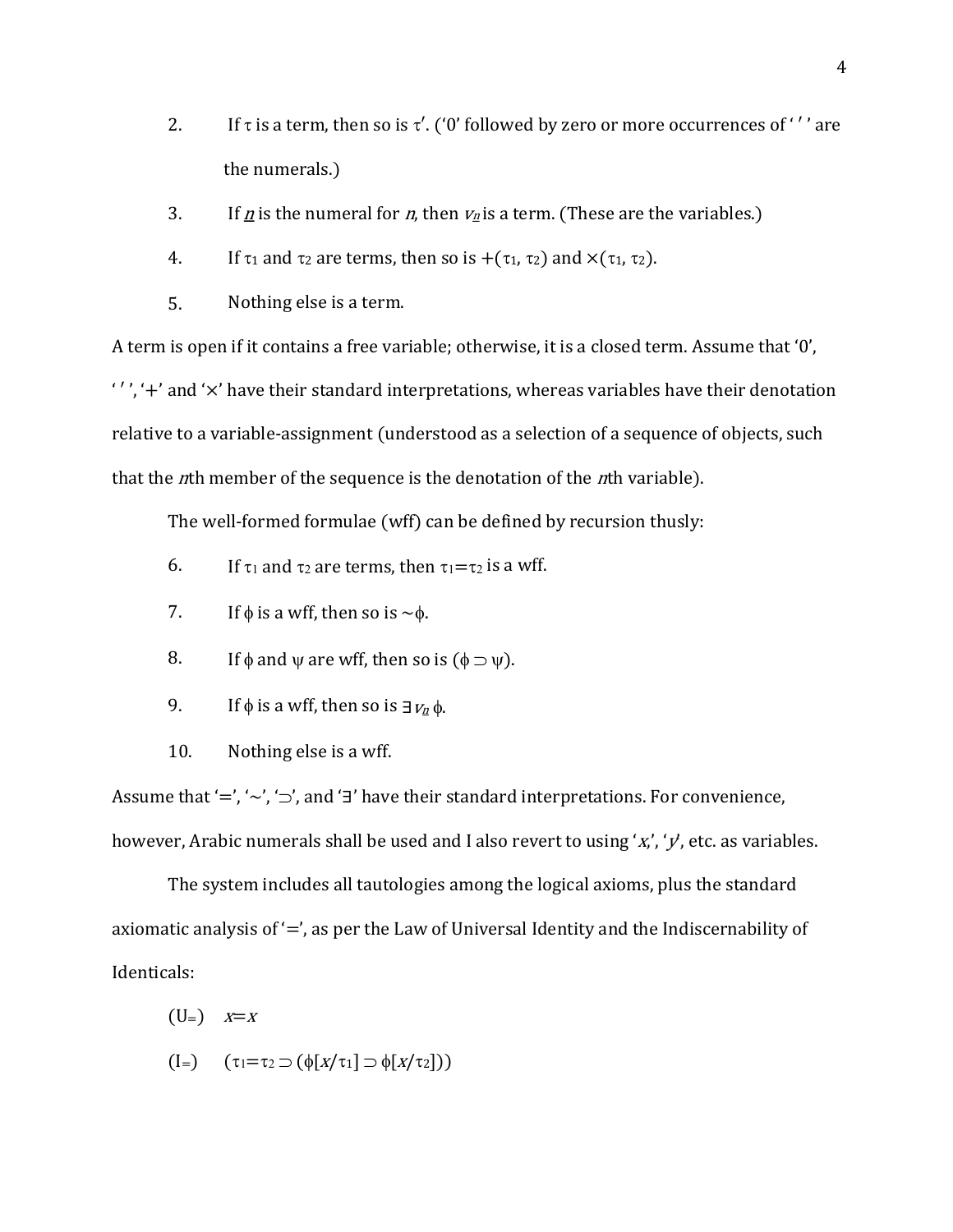The latter is in fact an axiom scheme in which  $\tau_1$  and  $\tau_2$  are arbitrary terms, and  $\phi(x)$  is any formula with ' $x$ ' free. As such, the scheme generates infinitely many axioms of this form.

Besides these, Q contains seven arithmetic axioms:

- $(01) \sim 0=x'$
- (Q2)  $(x'=y' \supset x=y)$
- (Q3)  $({\sim}x=0 \supset \exists y \, x=y')$
- $(Q4)$  +(x, 0)=x
- $(Q5)$  +(x, y')=+(x, y')'
- $(Q6) \quad x(x, 0)=0$
- $(Q7) \; \; \; \times (x, y') = \; \times (x, y) + x$

We also include as rules of inference *modus ponens*, variable substitution, and existential introduction:

- (MP) From  $\phi$  and  $(\phi \supset \psi)$ ,  $\psi$  is derivable.
- (VS) From  $\phi(x)$  with 'x' free,  $\phi[x/\tau]$  is derivable (if no free variable in  $\tau$  is bound in  $\phi[x/\tau]$ ).
- ( $\exists I$ ) From  $\phi[x/\tau]$ ,  $\exists x \phi(x)$  is derivable.

For later convenience, assume that Q also has the following rule of "Curry conditional introduction:"

(CCI) From  $\sim \phi$ , ( $\phi \supset 1=0$ ) is derivable.

(In general, I call ( $\phi$   $\supset$  1=0) the "Curry conditional for  $\phi$ .") N.B., the system is sound and complete with respect to first-order validities.

A finite sequence  $\Sigma$  of wff counts as a *derivation* of  $\phi$  in Q from a (possibly empty) set of wff  $\Gamma$  iff: The first members of  $\Sigma$  are the members of  $\Gamma$  (if any), the last member of  $\Sigma$  is  $\phi$ ,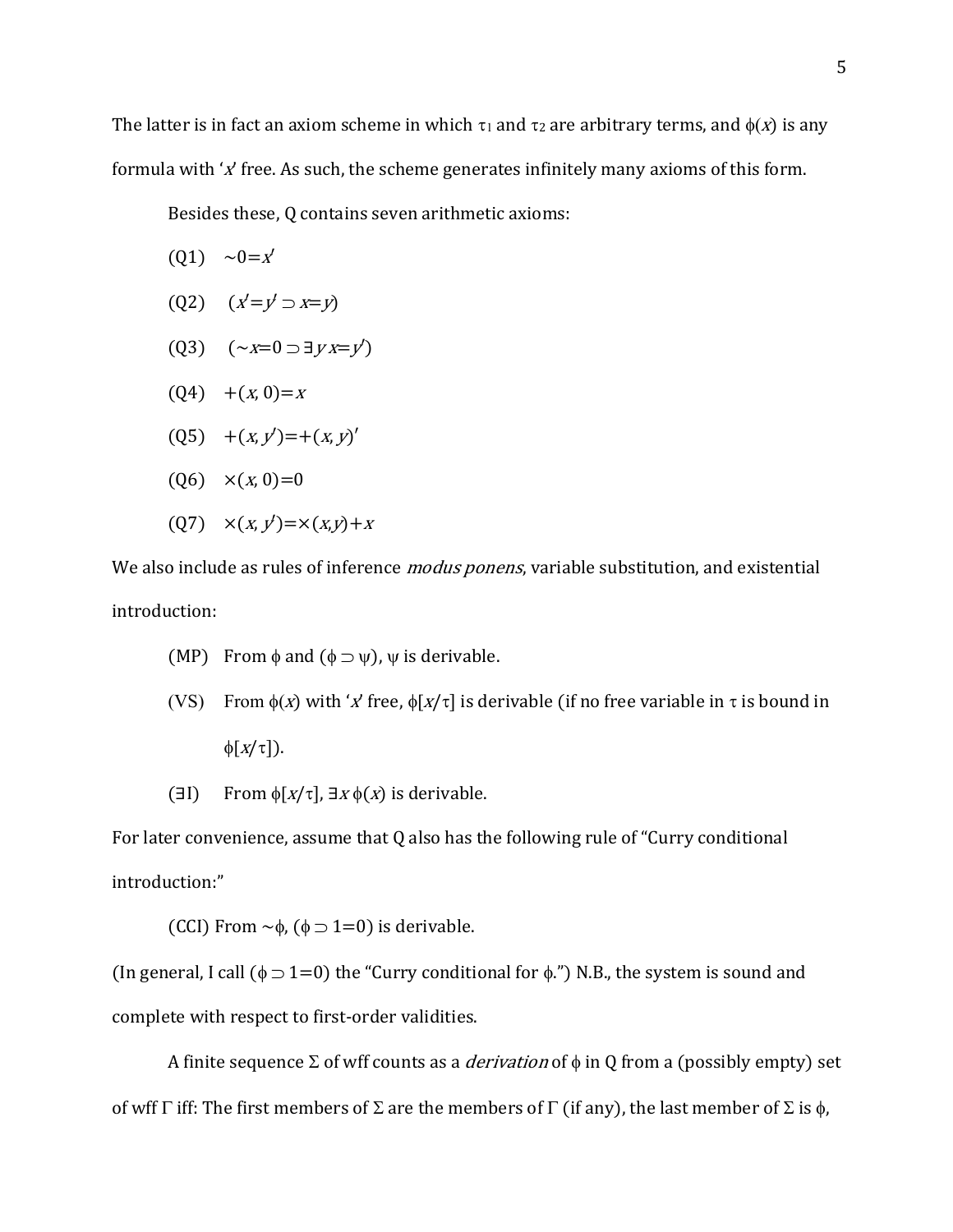and any member of  $\Sigma$  is either a member of  $\Gamma$ , an axiom, or is derivable in  $\Sigma$  via some inference rule in the system. When  $\Gamma$  is empty, we say that the derivation is a *proof* of  $\phi$  in Q.

#### 3.2 Conservative extensions

We shall now attend to a few conservative extensions of Q. The first we may call the system Qa; in this extension, we first add denumerably many new constants  $a_0$ ,  $a_1$ ,  $a_2$ ...., and supply infinitely many axioms defining these constants. The content of these axioms will be determined by adapting the technique from Kripke (ms.).

For this, we shall require specifying a certain kind of sequence of wff; call it a "Curry sequence." Assume first that 'diag( $w$ )' is shorthand for whatever term in Q expresses the primitive recursive function "the code of the diagonalization of the formula coded by  $w$ ." (Per usual, the diagonalization of a formula  $\phi(x)$  with exactly 'x' free is  $\phi[x/\phi(x)]$ , where **ר** $\mu$  is the code or Gödel number for an expression  $\psi$ , and  $\mu$  is its numeral.) Similarly, assume that 'cc( $z$ )' expresses the primitive recursive function "the code of the Curry conditional for the formula coded by z."<sup>8</sup>

Consider now all rudimentary formulae with exactly 'x' and ' $y'$  free, where a "rudimentary" formula is one with no unbounded quantifiers. Suppose we enumerate these formulae in order of their codes. Then, if  $\rho_i(x, y)$  is the  $i^{\text{th}}$  rudimentary formula, replace 'x' with  $a_i$  and replace 'y' with 'cc(diag(w))'. This will result in the following series of rudimentary one-variable formulae:

<sup>8</sup> A term such as diag( $\lceil \phi(x) \rceil$ ) exists in Q, given that diag is primitive recursive; see Boolos & Jeffrey (1989), p. 172. (Boolos & Jeffrey claim to show only that diag is recursive, yet their definition of diag makes no use of unbounded minimization.) The term cc( $\lceil \phi \rceil$ ) can be shown to be primitive recursive in a similar way, by "coordinating" the composition of the  $(\phi \supset 1=0)$  and of its Gödel numeral, in the manner of Boolos & Jeffrey.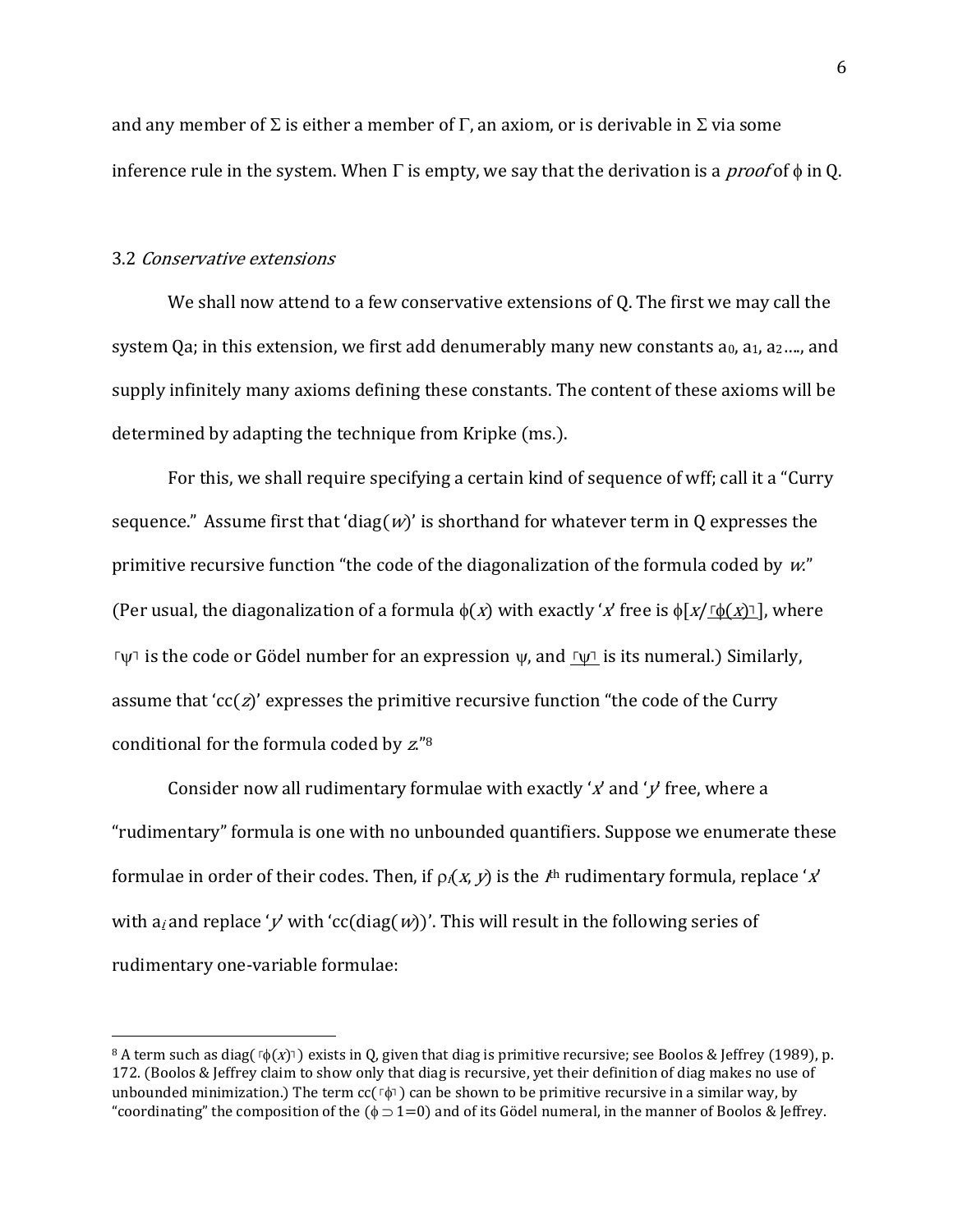$p_0(a_0, c c(diag(w))), p_1(a_1, c c(diag(w))), p_2(a_2, c c(diag(w))).$ 

Observe here that the diagonalization of  $\rho_i(a_i, cc(\text{diag}(w)))$  is the sentence

p<sub>i</sub>(a<sub>i</sub>, cc(diag(<u>「p<sub>i</sub>(a<sub>i</sub>, cc(diag(w)))</u>1))). The *i*<sup>th</sup> Curry sequence can then be defined as having the *negation* of this diagonalization as its first member, and the Curry conditional of the diagonalization as its second (and final) member:

- 1.  $\sim \rho_i(a_i \, \text{cc}(diag(\rho_i(a_i \, \text{cc}(diag(w))))))$ )
- 2.  $(\rho_i(a_i \text{ cc}(diag(\Gamma \rho_i(a_i \text{ cc}(diag(w)))) \supset 1=0))$

N.B., in the system Qa, no Curry sequence qualifies as a proof, since in no case is the first member is an axiom. (But later in this section, we will extend the system further so that some such sequences indeed qualify as proofs.)

Applying Kripke's technique, suppose that the  $I^{\text{th}}$  Curry sequence has code  $c_i$  Then, the  $I^{\text{th}}$  constant  $a_{I}$  is to be interpreted by the following axiom in Qa:

 $(Aa_i) a_i = c_i$ 

It follows that each Curry sequence features a constant which denotes the code of that very sequence. (This exemplifies what Kripke calls "direct" self-reference.)

The system Qa is thus Q with all axioms  $(Aa_i)$  added. This is a conservative extension of Q in the model-theoretic sense. Kripke (ms.) explains as follows, where  $S$  and  $S'$  can be read as Q and Qa, respectively:<sup>9</sup>

Pretty clearly S' is a conservative extension of S. It simply extends S by adding an infinite set of constants with specific numerical values—new names for particular numbers. Every proof in  $S<sup>'</sup>$  becomes a proof in  $S<sup>'</sup>$  feach constant is replaced by the corresponding numeral. (p. 3)

<sup>&</sup>lt;sup>9</sup> Kripke does not specify his system S in sufficient detail to say whether it is a conservative extension of 0. But it is natural to assume he means his remarks to apply when the system is such an extension.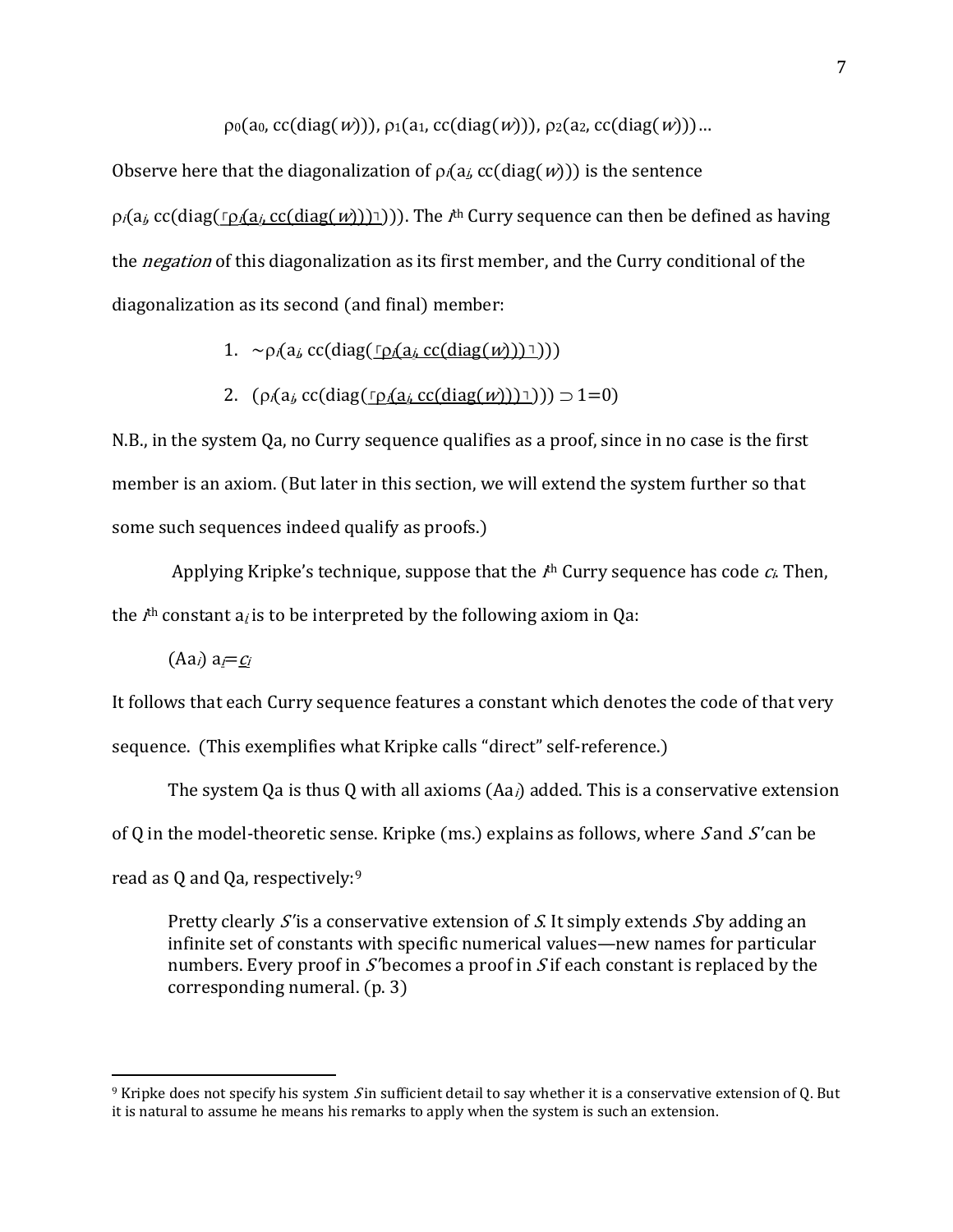However, we shall now conservatively extend our conservative extension, by adding several more axioms.

Observe here that, since cc and diag are primitive recursive, either  $cc(diag(\underline{n}))=m$  or its negation is a theorem in Qa, for any  $m$  and  $n$ . Suppose we add to Qa all such theorems as additional axioms; call the resulting system  $Q^*$ . Then, we know that for any <u>n</u> and m.

(1) cc(diag( $\underline{n}$ ) =  $\underline{m}$  or ~cc(diag( $\underline{n}$ )) =  $\underline{m}$  is an axiom of Q<sup>\*</sup>

More broadly, if  $\rho_i(x, y)$  is the  $I^{\text{th}}$  rudimentary formula with exactly 'x' and 'y' free, then either  $\rho_i(n, m)$  or its negation is a theorem in Qa, for arbitrary n and m. Suppose we add all these theorems as axioms to the system, so that for any  $i$ ,  $n$ , and  $m$ :

(2)  $\rho_i(n, m)$  or  $\sim \rho_i(n, m)$  is an axiom of  $0^*$ .

Since the new axioms are theorems of Qa,  $Q^*$  is patently a conservative extension of Qa, and hence, of Q.

However, it is desirable for us to extend conservatively one more time. Let  $Q<sup>+</sup>$  be the system whose axiom-set is defined inductively as follows, where  $\rho_i(x, y)$  is again the  $I^{\text{th}}$ rudimentary formula with exactly ' $x'$  and ' $y'$  free:

- (3) If  $\phi$  is an axiom of Q<sup>\*</sup>, then  $\phi$  is an axiom of Q<sup>+</sup>.
- (4) If  $a_i = n$  and  $\rho_i(n, m)$  are axioms of Q<sup>+</sup>, then so is  $\rho_i(a_i, m)$
- (5) If  $a_i = n$  and  $\sim p_i(n, m)$  are axioms of Q<sup>+</sup>, then so is  $\sim p_i(a_i, m)$ .
- (6) If  $cc(diag(j))=m$  and  $p_i(a_j, m)$  are axioms of Q $\dagger$ , then so is  $\rho_i(a_i, c c(diag(j))).$
- (7) If  $cc(diag(j))=m$  and  $\sim \rho_i(a_i, m)$  are axioms of Q $\dagger$ , then so is  $\sim \rho_i(a_i, \text{cc}(diag(j))).$
- (8) Nothing else is an axiom of  $Q^{\dagger}$ .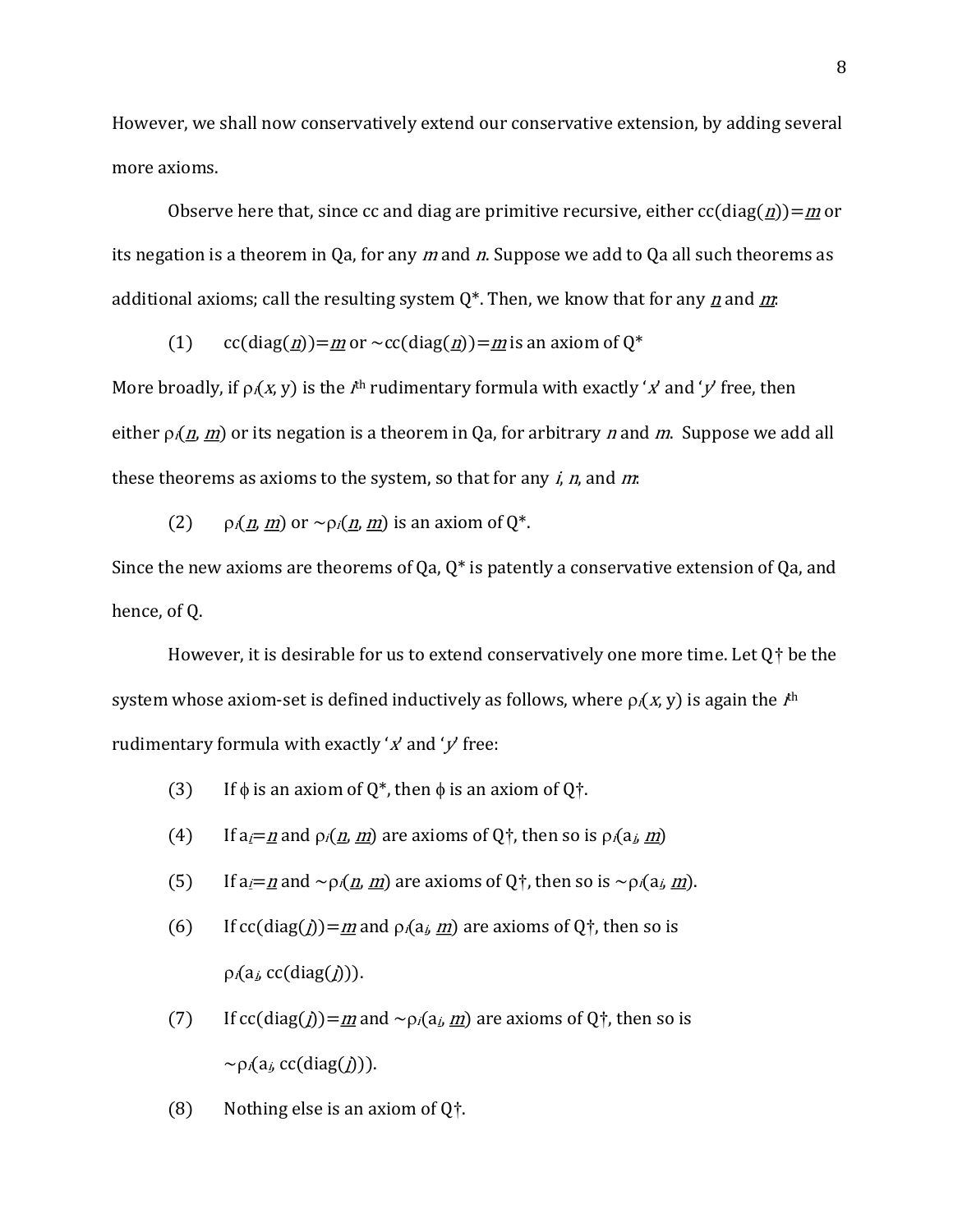It then follows from  $(2)$  and  $(3)-(7)$  that:

(9) If  $a_i = n$  and  $cc(diag(i)) = m$  are axioms of Q<sup>†</sup>, then so is either  $\rho_i(a_i \text{ cc}(diag(j)))$  or  $\sim \rho_i(a_i \text{ cc}(diag(j))).$ 

Proposition (9) will be appealed to below. Note here as well that the additional axioms of Q $\dagger$ are all provable in  $Q^*$  by means of (I=), so it is clear that  $Q^*$  is a conservative extension of  $Q^*$ , and hence Q as well. Accordingly, if a set of assumptions imply that Q† is inconsistent (has no models), they equally imply this for Q.

### 3.3 The central argument

Since the axioms of Q<sup>+</sup> are decidable, the relation "x is a proof in Q<sup>+</sup> of  $\phi$ " is decidable as well. Hence, assuming Church's Thesis, the following function  $f$  is recursive. For any natural number n:

$$
f(n) = \qquad \text{if } n \text{ codes a proof in } Q^+ \text{ of } \phi;
$$
  
0 otherwise.

Thus, by the Strong Representation Theorem, f is strongly represented in the system.<sup>10</sup> More than that, we know that it is strongly represented by a rudimentary formula.11 Let us say that it is the  $k<sup>th</sup>$  formula  $p_k(x, y)$  in our earlier enumeration of such formulae. Then, strong representability by such a formula means that, where *n* has numeral  $\underline{n}$  and '⊢' indicates provability in Q†:

- (i)  $\vdash \rho_k(\underline{n}, \lceil \phi \rceil)$  if  $f(n) = \lceil \phi \rceil$ , and
- (ii)  $\vdash \sim_{\mathcal{D}_{k}}(n, \lceil \phi \rceil)$  if  $f(n) \neq \lceil \phi \rceil$ .

 $10$  Theorem V in Gödel (1931). In fact, Gödel's Theorem V concerns only of primitive recursive functions, but the point was later extended to recursive functions in general.

<sup>11</sup> See Boolos et al. (2007, p. 224).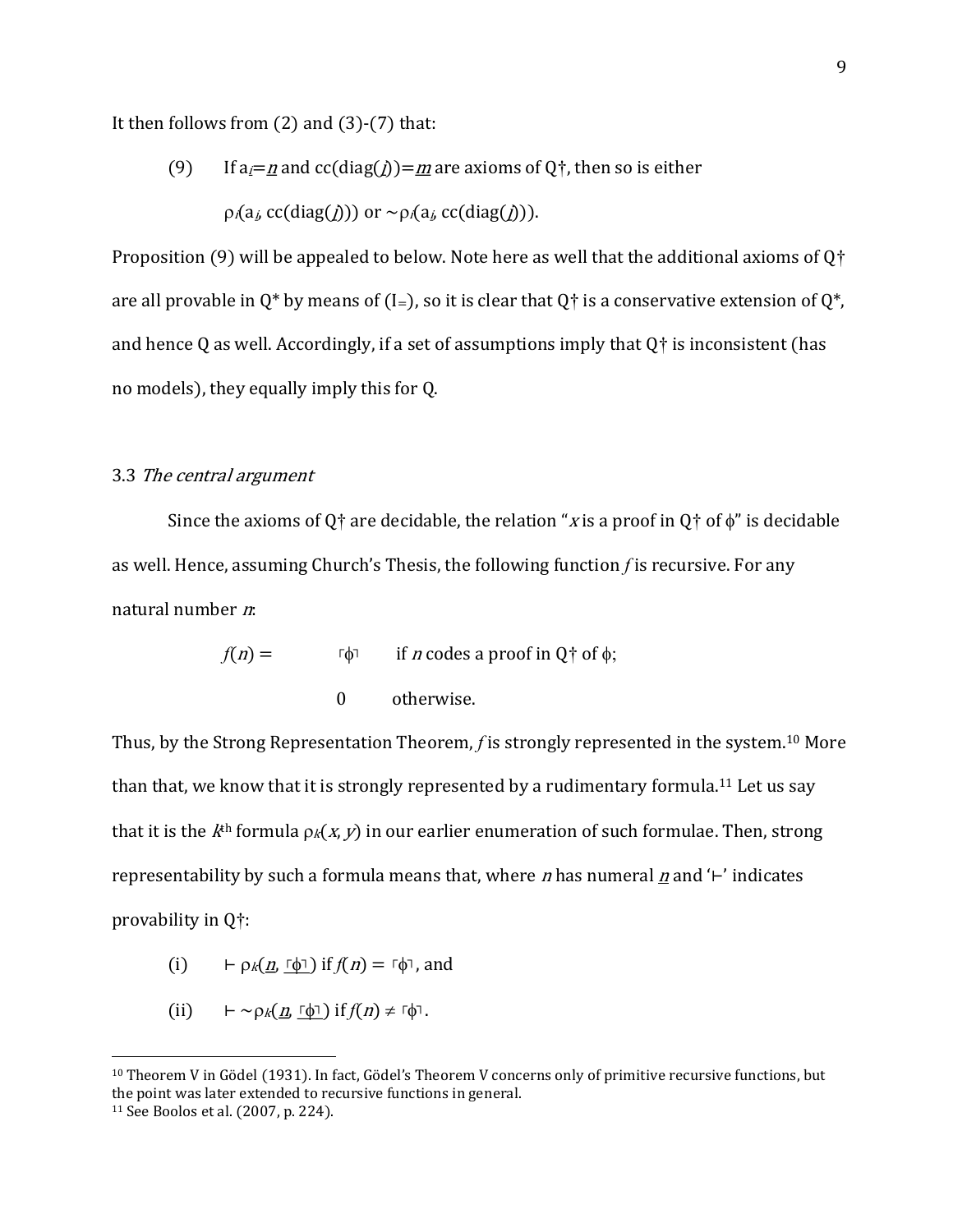Consider now that the Fixed-Point Lemma implies that:

(FP $\mu$ ) There is a sentence  $\mu$  such that  $\vdash \mu \equiv \rho_k(a_k, cc(\underline{\ulcorner \mu \urcorner})$ ). Further, we can prove as a metatheorem that  $\sim \mu$  is an axiom of Q†. But as a first step, we will show that one of  $\mu$  or  $\sim \mu$  must be an axiom of Q $\dagger$ .

On this, consider that if we follow through with the proof of  $(FP_\mu)$  (echoing the proof of the Fixed-Point Lemma in, e.g., Gaifman 2006), it can be verified that  $\mu$  stands for the diagonalization of  $p_k(a_k, cc(diag(w)))$ . So  $\mu$  is a formula of the form  $p_k(a_k, cc(diag(j)))$ , for some  $k$  and  $j$ . For such a formula, we know from  $(9)$  that either it or its negation is an axiom of Q<sup>+</sup>, provided that a<sub>k</sub>=n and cc(diag(j))=m are axioms of Q<sup>+</sup>, for some n and m. But the axioms from  $(Aa_i)$  are sufficient for the former, whereas  $(1)$  is sufficient for the latter. Thus:

(\*)  $\mu$  or  $\sim \mu$  is an axiom of Q†.

(And we would expect  $\mu$  to be decidable, given that  $\mu$  is an instance of a rudimentary formula.)

Assume now for *reductio* that  $\mu$  is an axiom of Q†. Then by (FP $\mu$ ), ⊢  $\beta$ <sub>k</sub>(a<sub>k</sub>, cc(  $\lceil \mu \rceil$ )). Given clause (i) in our arithmetization above, it follows that a<sub>k</sub> codes a proof of  $(\mu \supset 1=0).^{12}$ Such a proof, in turn, indicates that  $\vdash \sim \mu$ . Yet that would show that Q $\dagger$  (and hence Q) is inconsistent. Therefore, by *reductio*,  $\mu$  is not an axiom. This along with  $(*)$  implies that:

 $(**) \sim \mu$  is an axiom of Q<sup>†</sup>.

This is the metatheorem that we wanted to show.

<sup>&</sup>lt;sup>12</sup> Just to be clear: If ⊢  $\beta$ <sub>k</sub>(a<sub>k</sub>, cc( $\Gamma$ <sub>L</sub>T)), then a<sub>k</sub> must denote the code of the relevant proof, even though clause (i) from the arithmetization states the converse. For if ⊢  $\beta_k(a_k, cc(\tau\mu\tau))$  and  $a_k$  did not denote the code of the relevant proof, then clause (ii) would imply that  $\vdash \sim p_k(a_k, cc(\underline{r_1\cdot})$  and Q† would be inconsistent.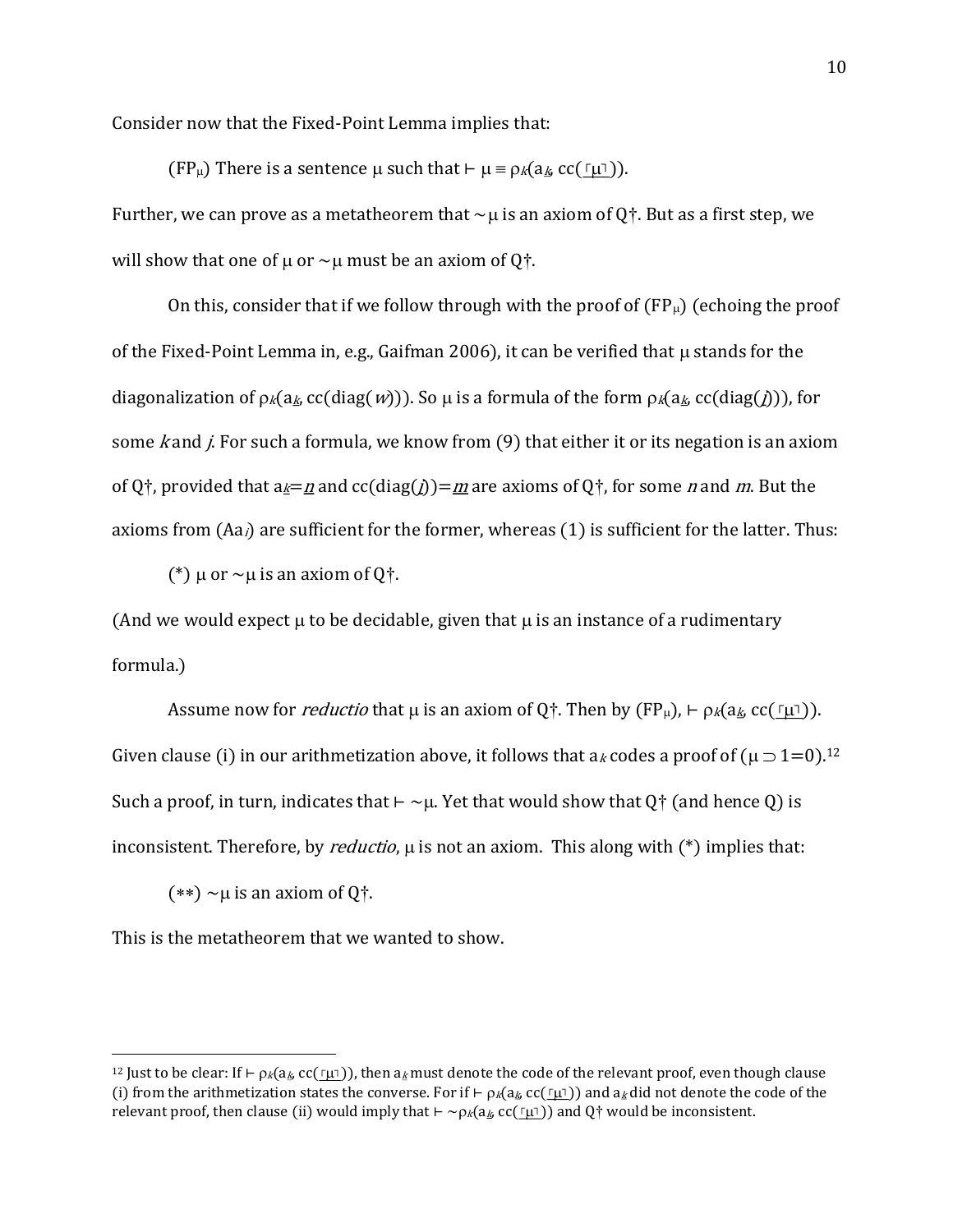Note that in the argument just given, it was not assumed that  $a_k$  actually codes a proof of ( $\mu$   $\supset$  1=0). Such an assumption might beg the question on whether (\*\*) holds. Indeed, we did not even assume that  $a_k$  is the code of anything. Of course,  $\mu$  "says" that  $a_k$ codes a proof of ( $\mu$   $\supset$  1=0) but  $\mu$  was not assumed either (except provisionally) in the preceding argument.

Next, observe that the  $k<sup>th</sup>$  Curry sequence has  $\sim \mu$  as its first member. This is because, by definition, the first member of the  $k<sup>th</sup>$  Curry sequence is the negated diagonalization of  $p_k(a_k, da_k)$ . Thus since u is the diagonalization that formula,  $\sim \mu$  is the relevant negation.

Further, by our definition of the constants,  $a_k$  denotes the code of the  $k<sup>th</sup>$  Curry sequence. That is, the constant  $a_k$  denotes the code of the following:

- 1.  $\sim \mu$
- 2.  $(\mu \supset 1=0)$

Or in long form,  $a_k$  denotes the code of:

- 1.  $\sim \rho_k(a_k, c c(\text{diag}(\rho_k(a_k, c c(\text{diag}(w))))))$
- 2.  $(\rho_k(a_k, cc(\text{diag}(\rho_k(a_k, cc(\text{diag}(w)))) \supset 1=0))$

Consider further that the  $k<sup>th</sup>$  Curry sequence qualifies as a proof of  $0<sup>+</sup>$ . The second member follows from the first by (CCI), and the first is an axiom of Q $\dagger$  as per (\*\*).

Therefore, if h is the code of the  $k<sup>th</sup>$  Curry sequence, we know by clause (i) of our earlier arithmetization that ⊢  $\rho$ <sub>k</sub>( $\underline{h}$ , cc( $\Gamma$ µ $\Gamma$ )). We also know by the definition of a Curry sequence and the axioms  $(Aa_i)$  that  $a_k=h$ , is an axiom of Q†. Hence,  $\vdash \rho_k(a_k, cc(\ulcorner\mu\urcorner)).$ 

 Crucially, this latest theorem is identical to the right-side of the biconditional indicated in (FP<sub>μ</sub>). Thus, it follows that ⊢ μ. However, (\*\*) informs us that ~μ is an axiom.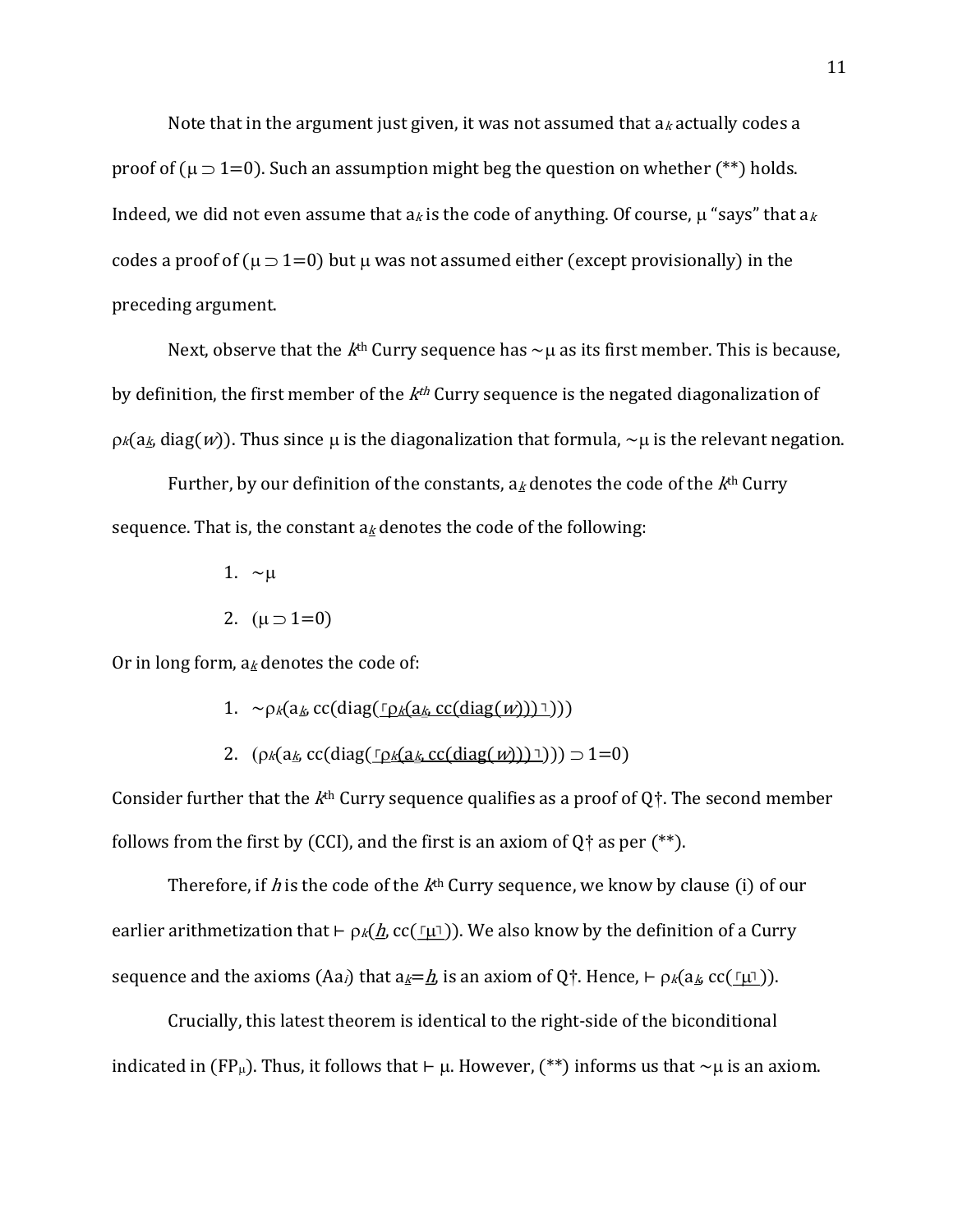Thus, by present assumptions,  $Q^{\dagger}$  is inconsistent. And since  $Q^{\dagger}$  conservatively extends Q, it follows that Q is inconsistent.

 This does not mean that these systems really are inconsistent. It seems more likely that one of our assumptions is false. In the next section, I explore whether an unrestricted version of the Fixed-Point Lemma—one which implies  $(FP_\mu)$ —might be rejected.

To recap: Where  $a_k = h$ , the sentence  $\mu$  effectively means "h codes a proof of my Curry conditional." Since  $h$  indeed codes such a proof, the sentence in question is true. But at the same time, such a proof suffices for its falsity. So  $\mu$  is inconsistent, and this can be captured within  $0<sup>+</sup>$  via the arithmetization. Yet since the existence of  $\mu$  is guaranteed by the Fixed-Point Lemma, the Lemma apparently allows us to show that  $Q^+$  is inconsistent.

#### 3.4 Some clarifications

Strictly speaking, we did not need to exhibit the specific derivation coded by  $h$  in order to complete our case. We just needed there to be some proof of ( $\mu$   $\supset$  1=0) that h can code.<sup>13</sup> Nonetheless, it is important to confirm that the numeral  $h$  does not occur anywhere in the proof coded by h. After all, on a standard Gödel numbering, it is not possible for a proof to contain its own Gödel numeral. (The code for  $\underline{h}$  is greater than  $h$ —and the code for a formula containing  $h$  is even larger, whereas the code for a proof with such a formula is larger still. In which case, the code for a proof containing <u>h</u> could not be equal to  $h^{14}$ ) Thus, it is best to verify ourselves that the proof which is coded by h patently does not contain  $\underline{h}$ .

<sup>13</sup> My thanks to Richard Zach for emphasizing this to me.

<sup>14</sup> I am grateful to Panu Raatikainen for discussion here.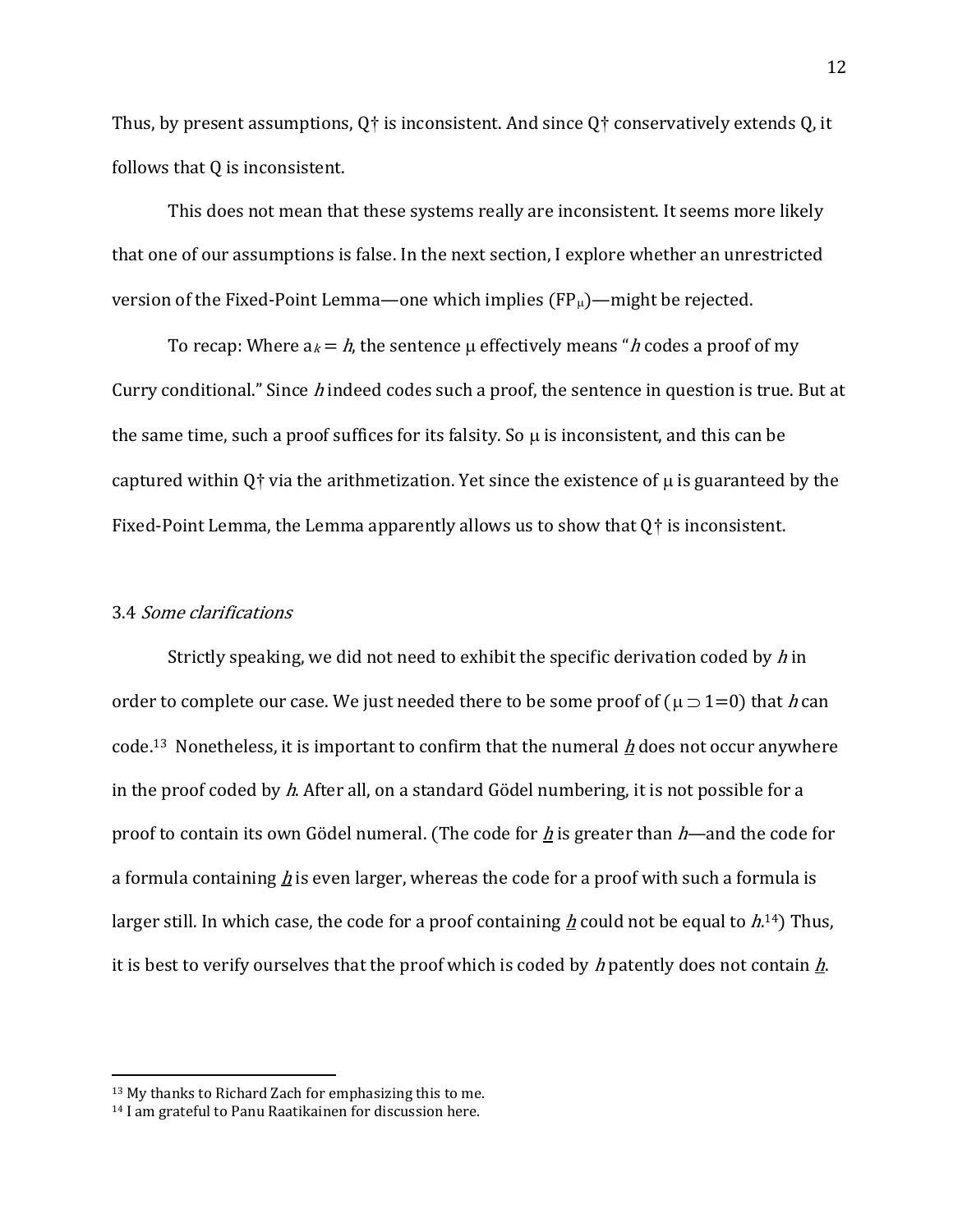However, this point may reveal the cause of the paradox. If h cannot appear in the problem-proof, then h cannot be the numeric subscript on the constant  $a_k$ . More broadly, any constant would be inadmissible where the subscript even approaches  $h$ , for that too would prevent h from being the code of the  $k<sup>th</sup>$  Curry sequence. Thus, the "paradox" may just show that the relevant constant must be one of these inadmissible constants. Unfortunately, however, this line loses sight of how the code  $h$  is determined. In the first instance,  $h$  is determined by the Gödel numbering of the  $k<sup>th</sup>$  Curry sequence, understood as pure syntax. That sequence contains the constant  $a_k$ —and the Gödel numbering procedure determines that  $h$  is the appropriate code for that sequence.

This also clarifies why Kripke's technique of introducing constants enables the paradox. The technique allows a term for h other than h to occur in the proof coded by h. Kripke's own application of the technique was to create wff rather than proofs which could refer to their own codes. But the technique seems equally applicable in the case of proofs. And again, as Kripke explained, the technique seems quite legitimate; the constants are just a redundant set of names for numbers.<sup>15</sup>

As a different matter, an intuitionist may try to reject that  $\mu$  or  $\sim \mu$  is true, hence, reject  $(*)$ .<sup>16</sup> This would uphold that  $\mu$  is undecidable while apparently blocking the paradox. But as indicated earlier,  $\mu$  is an instance of a rudimentary formula; hence, its undecidability in Q† seems untenable. Besides, this view would be unavailable to classical logicians, for it is premised on the claim that  $\mu$  violates bivalence.

<sup>15</sup> In our argument, we could have used constants with even-numbered subscripts to enable self-reference to a -like formula, in the manner of Kripke, while reserving odd-subscripted constants for Curry-like sequences. That version of the argument may reveal that Kripke's innovation creates even more trouble than the current paper indicates. But I cannot explore this matter here.

<sup>16</sup> On intuitionism, see Brower (1912) and Heyting (1930).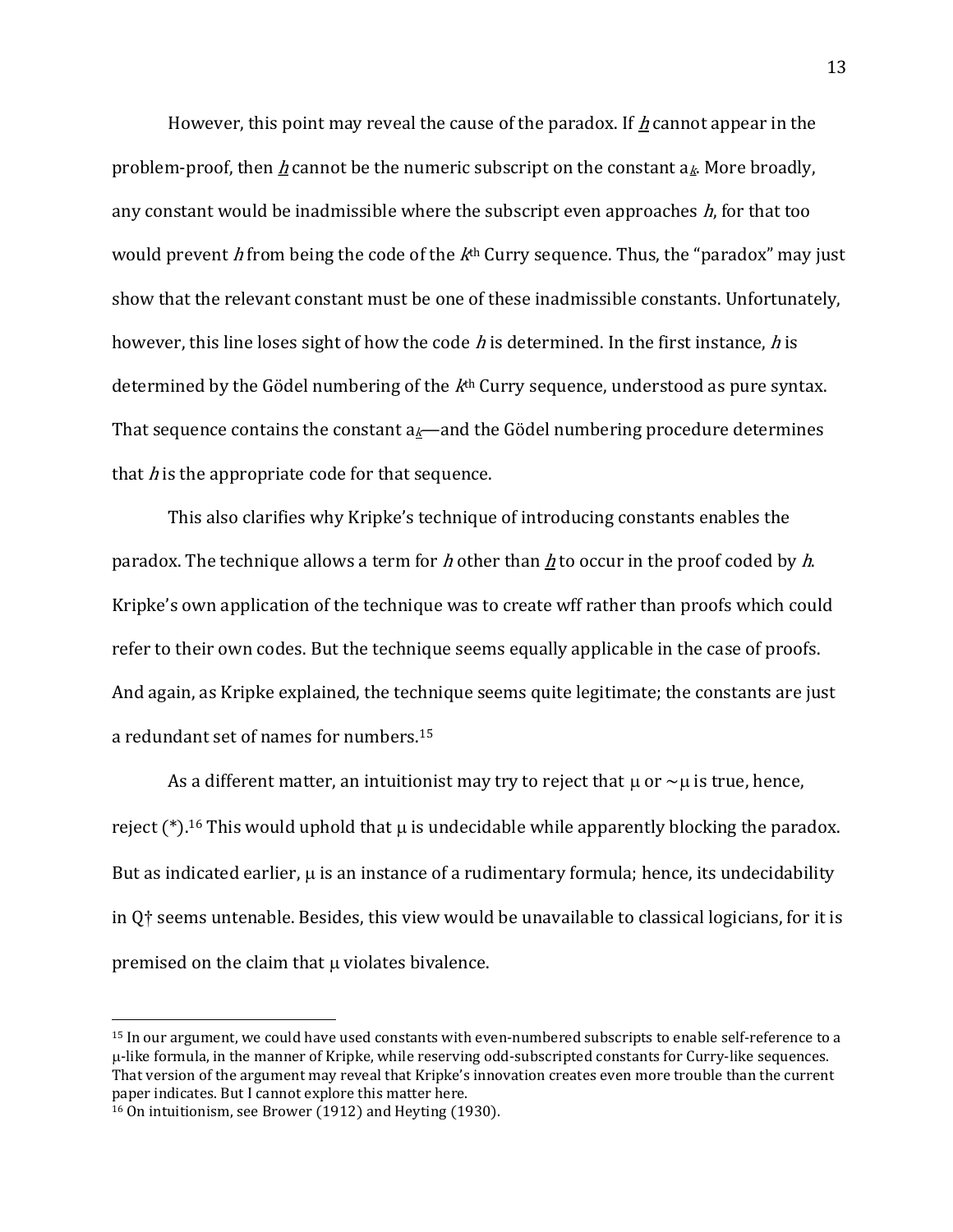Consider also that a dialetheist response seems unhelpful.17 The dialetheist might accept and deny  $\mu$  itself—yet this would leave untouched the argument showing that a contradiction is derivable inside  $Q^{\dagger}$ . In fact, this is analogous to the problem the dialetheist faces regarding the v-Curry paradox. But granted, as with the v-Curry, perhaps the dialetheist could devise some other, congenial strategy for understanding the new Curry paradox.<sup>18</sup>

## 4. In Search of a Solution

The strict analogue to the classical solution of v-Curry would be to blame the formula  $p_k(x, y)$ , i.e., the rudimentary formula that arithmetizes the relation "x is a proof in Q<sup>+</sup> of  $\phi$ ." Thus, the formula might be restricted so that it is undefined on Gödel numbers for sentences of its own language. But a moment's thought reveals that this does not make sense. In the first instance,  $p_k(x, y)$  is an arithmetical formula. As such, it is already defined on any ordered pair of natural numbers, regardless of whether those numbers are Gödel codes or not.

Further, we cannot say that the formula  $p_k(x, y)$  is not part the formal system. In this respect, the situation is not analogous to the indefinability theorem from Tarski (1933). Briefly, Tarski shows that if arithmetical truths were definable by a formula  $T(x)$ , then the Fixed Point Lemma would imply that:

(FP $_{\lambda}$ ) There is a sentence  $\lambda$  such that ⊢  $\lambda \equiv \sim T(\sqrt{\lambda} \lambda)$ 

<sup>17</sup> On dialetheism, see Priest (2006), Beall (2009).

 $18$  On dialetheism and the v-Curry, see ch. 6 of Priest, *op. cit.* and Whittle, *op. cit.*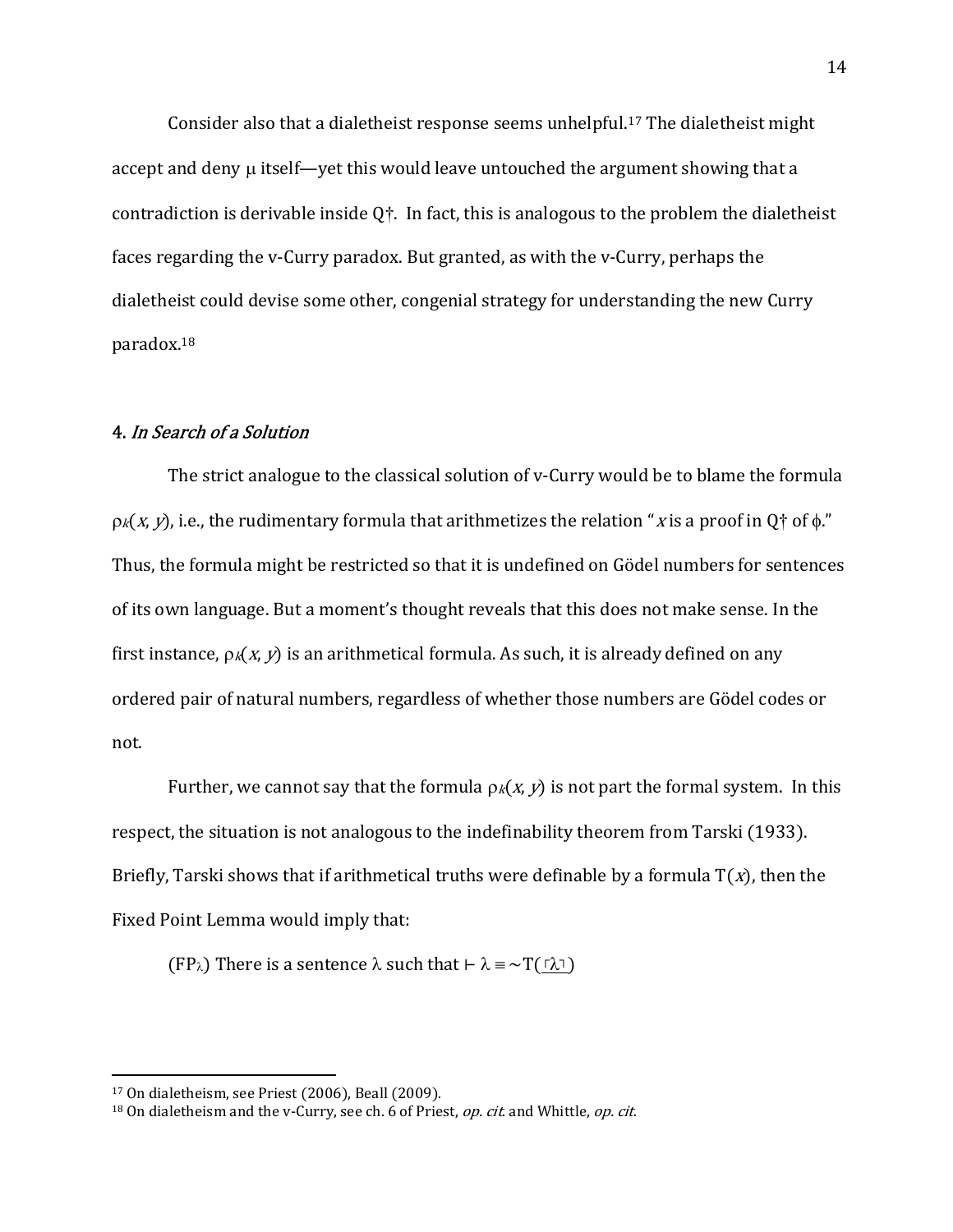From  $\lambda$ , Tarski is able to derive a contradiction. Yet the existence of  $\lambda$  is guaranteed by the Fixed-Point Lemma *if* the language contains a formula  $T(x)$  which arithmetically defines truth. So the conclusion is that no such formula exists in the language.

Tarski's conclusion is reasonable since  $T(x)$  does not express a recursive operation. But  $p_k(x, y)$  indeed expresses a recursive operation, given that it is intuitively decidable whether x is a proof in Q<sup> $\dagger$ </sup> of  $\phi$  (and given Church's Thesis). And so, because every recursive function is strongly represented by a rudimentary formula, it must be that  $\rho_k(x, y)$  is a part of Q†. Tarski's way seems unavailable to us.

Recently, I discovered that Yanofsky (2003) also generates a Curry-like paradox from a Fixed-Point Lemma. But while Yanofsky's paradox does not arise within formal arithmetic,<sup>19</sup> he suggests resolving such a paradox by *restricting the formulae* to which the Lemma applies. This may be useful, for if  $\rho_k(a_k, cc(z))$  is excluded from the Lemma's scope, then we cannot deduce the existence of  $\mu$ . In connection with this, Yanofsky observes: "Restricting the diagonalization lemma might seem strange because its constructive proof seems applicable to all [formulae with one free variable]. But restrict we must as we restrict the seemingly obvious comprehension scheme in set theory" (p. 381). Caveat: It may be better to say that the constructive proof indeed shows that  $\rho_k(a_k, cc(z))$  is satisfied by  $\Gamma\mu\Gamma$ , but the problem would be that  $p_k(a_k, cc(z))$  is also not satisfied by  $\lceil \mu \rceil$ . (This would be akin to 'T(x)' being satisfied by  $\lceil \lambda \rceil$  and also not.)

 $19$  Yanofsky's paradox requires the inverse of the Godel numbering function, a mapping from Gödel numbers onto arithmetical expressions. But within arithmetical systems, there are only mappings onto numbers. This is perhaps why the reviewer, mentioned in Yanofsky (2003), p. 381, was dismissive of Yanofsky's paradox (Though the reviewer seems to say falsely that the inverse is not part of *any* formal language.) At any rate, my version of Curry's paradox does not require such an inverse; this is a key reason why it even arises in Q†.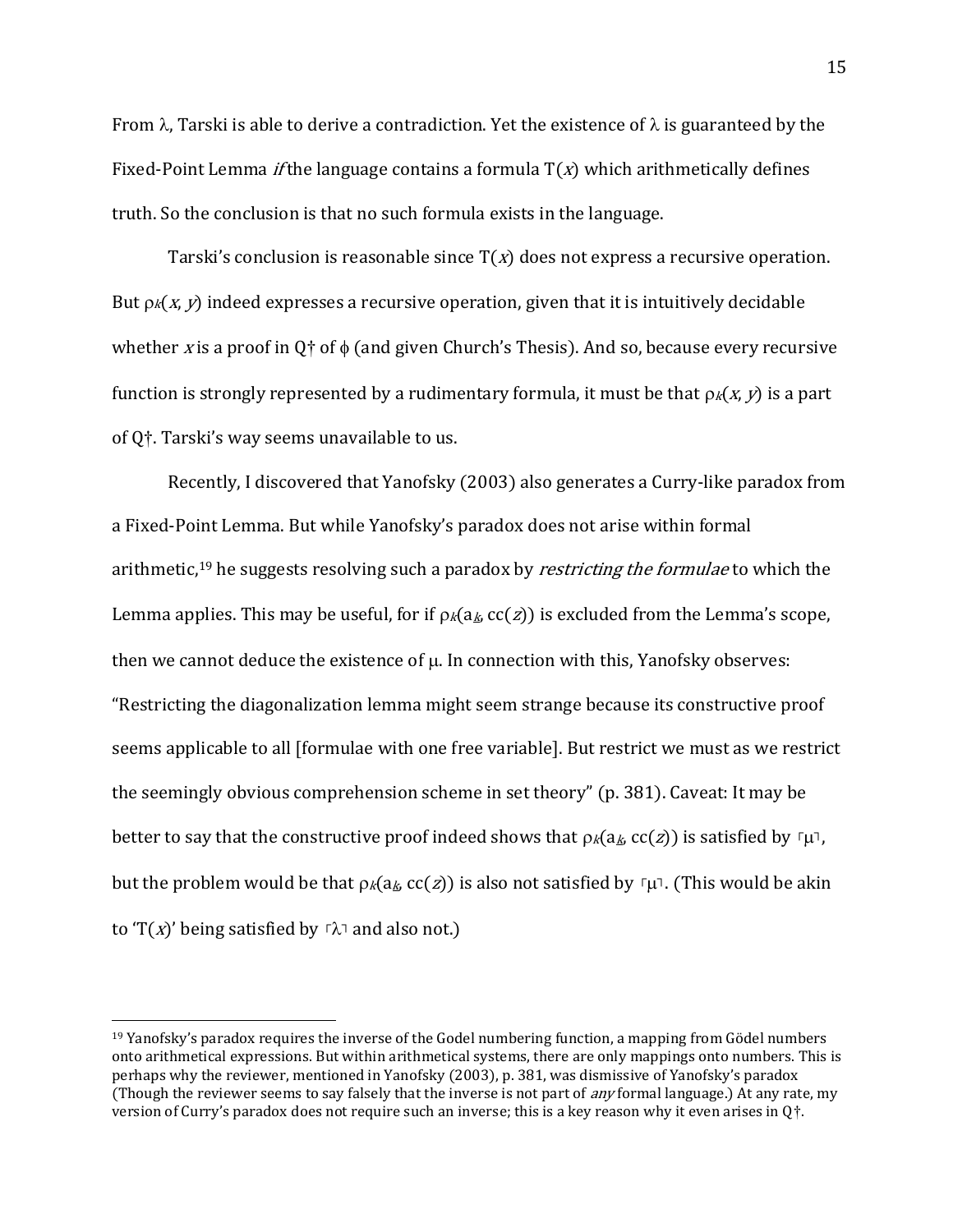Further, although Yanofsky's analogy with naïve set theory is helpful, it may be misleading in one respect. Whereas Russell's paradox forces a revision of set theory itself, the new Curry paradox would *not* compel a revision of  $Q<sub>T</sub>$  itself. After all, the Fixed-Point Lemma is not a part of  $Q^+$  but rather part of its metatheory. Restricting such a metalemma would not affect what the theorems of Q† have always been. Rather, the moral would be that the unrestricted metalemma does not faithfully describe the system.

Importantly, however, there are other formulae which would need to be excluded from the Lemma's scope as well, e.g.,  $\rho_k(a_k, neg(z))$ , where "neg" maps  $\lceil \phi \rceil$  onto  $\lceil \sim \phi \rceil$ . (In such a case, one would need to redefine a "Curry sequence" and reinterpret the constants to draw out the paradox, but that could be done.) Now it seems all such problematic formulae would be definable using the rudimentary proof predicate. Thus, the Fixed-Point Lemma would need to be restricted more systematically, along the following lines:

(FP<sub>2</sub>) For any formula  $\phi(x)$  in the language of arithmetic with exactly 'x' free, if  $\phi(x)$ is arithmetically definable without the use of  $\rho_k$ , then there is a sentence  $\sigma$ such that  $\vdash \sigma \equiv \phi[x/\underline{\ulcorner \sigma \urcorner}].$ 

Nevertheless, such a restricted Lemma comes with drastic sacrifices. Most notably, we could not use (FP<sub>2</sub>) to prove that there is a Gödel sentence G such that  $\vdash G \equiv \neg \exists x \rho_k(x, \ulcorner G \urcorner)$ .

Granted, the incompleteness theorems would remain provable even without the Gödel sentence *per se*.<sup>20</sup> Yet since the current proposal fails to uphold the Lemma in its full generality, it is doubtful how much of a "solution" it is. For this reason, I regard the resolution of the paradox as an open question.

<sup>&</sup>lt;sup>20</sup> I am thinking especially of the incompleteness proof by Kripke (reported in Putnam 2000), where the undecidable sentence exhibited is "not at all 'self-referring'" (p. 55).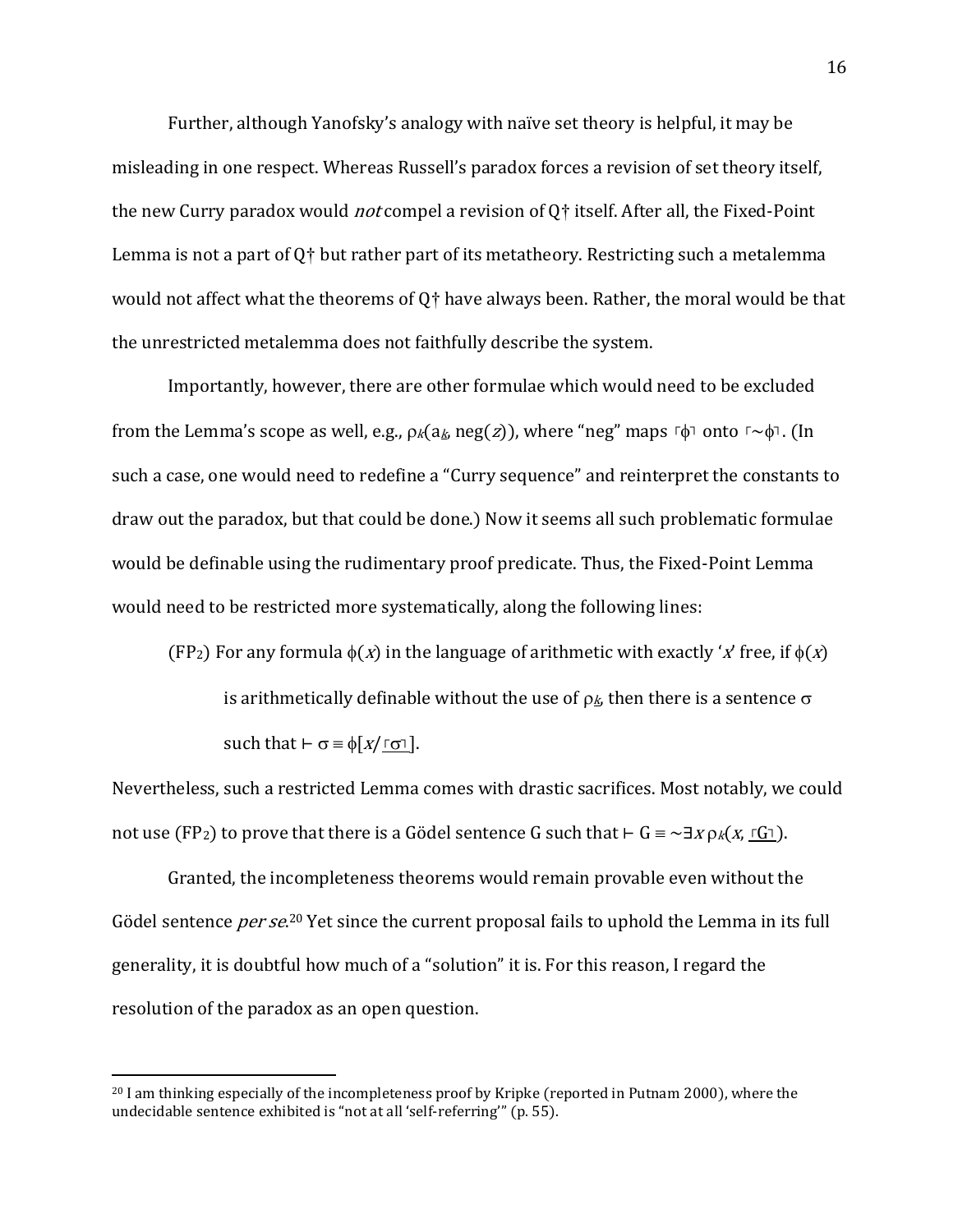# Works Cited

- Beall, Jc. (2009). Spandrels of Truth. Oxford: Oxford University Press.
- Beall, Jc & Julien Murzi (2013). 'Two Flavors of Curry's Paradox,' Journal of Philosophy 110: 143–165.
- Boolos, George & Richard Jeffrey. (1989). *Computability and Logic*, 3<sup>rd</sup> edition. Cambridge: Cambridge University Press.
- Boolos, George, John Burgess & Richard Jeffrey. (2007). *Computability and Logic*, 5<sup>th</sup> edition. Cambridge: Cambridge University Press.
- Brower, Luitzen Egburtus. (1912). 'Intuïtionisme en Formalisme,' Inaugural address at the University of Amsterdam. Translated by Arnold Dresden as 'Intuition and Formalism,' in Paul Benacerraf & Hilary Putnam (eds.), Philosophy of Mathematics: Selected Readings, 2<sup>nd</sup> edition. Cambridge: Cambridge University Press, 1983, pp. 77-89.
- Carnap, Rudolph. (1934). Logische Syntax der Sprache. Vienna: Springer. Translated by Amethe Smeaton as The Logical Syntax of Language, London: Routledge, 1937.
- Church, Alonzo. (1937). 'An Unsolvable Problem of Elementary Number Theory,' American Journal of Mathematics 58: 345–363.
- Curry, Haskell. (1942). 'The Inconsistency of Certain Formal Logics,' Journal of Symbolic Logic 7: 115–117.
- Gaifman, Haim. (2006). 'Naming and Diagonalization: From Cantor to Gödel to Kleene,' Logic Journal of the IGPL 14: 709–728.
- Gödel, Kurt. (1931). 'Über Formal Unentscheidbare Sätze der Principia Mathematica und Verwandter Systeme I,' Monatshefte für Mathematik Physik 38: 173–198. Pagination is from Gödel, Kurt. (1986). Collected Works I. Publications 1929-1936. Solomon Feferman et al. (eds.), Oxford: Oxford University Press, pp. 144–195.
- Heyting, Arend. (1930). 'Die formalen Regeln der intuitionistischen Logik,' Sitzungsberichte der Preussischen Akademie von Wissenschaften. Physikalisch-mathematische Klasse, pp. 42–56.
- Kleene, Stephen. (1952). Introduction to Metamathematics. Amsterdam: North-Holland Publishing.
- Kripke, Saul. (ms.) 'Gödel's Theorem and Direct Self-Reference,' available at https://arxiv.org/abs/2010.11979.
- Priest, Graham, (1979). 'The Logic of Paradox,' Journal of Philosophical Logic 8: 219-241
- Priest, Graham. (2006). In Contradiction: A Study of the Transconsistent, 2<sup>nd</sup> edition. Oxford: Oxford University Press.
- Putnam, Hilary. (2000). 'Nonstandard Models and Kripke's Proof of Gödel's Theorem,' Notre Dame Journal of Formal Logic 41: 53–58.
- Quine, Willard. (1951). Mathematical Logic, revised edition. Cambridge, MA: Harvard University Press.
- Robinson, R.M. (1950). 'An Essentially Undecidable Axiom System,' Proceedings of the International Congress of Mathematics: 729-730.
- Shapiro, Lionel. (2011). 'Deflating Logical Consequence,' Philosophical Quarterly 61: 320– 342.
- Shepherdson, John. & H.E. Sturgis. (1963). 'Computability of Recursive Functions,' *Journal* of the Association of Computing Machinery 10: 217–255.